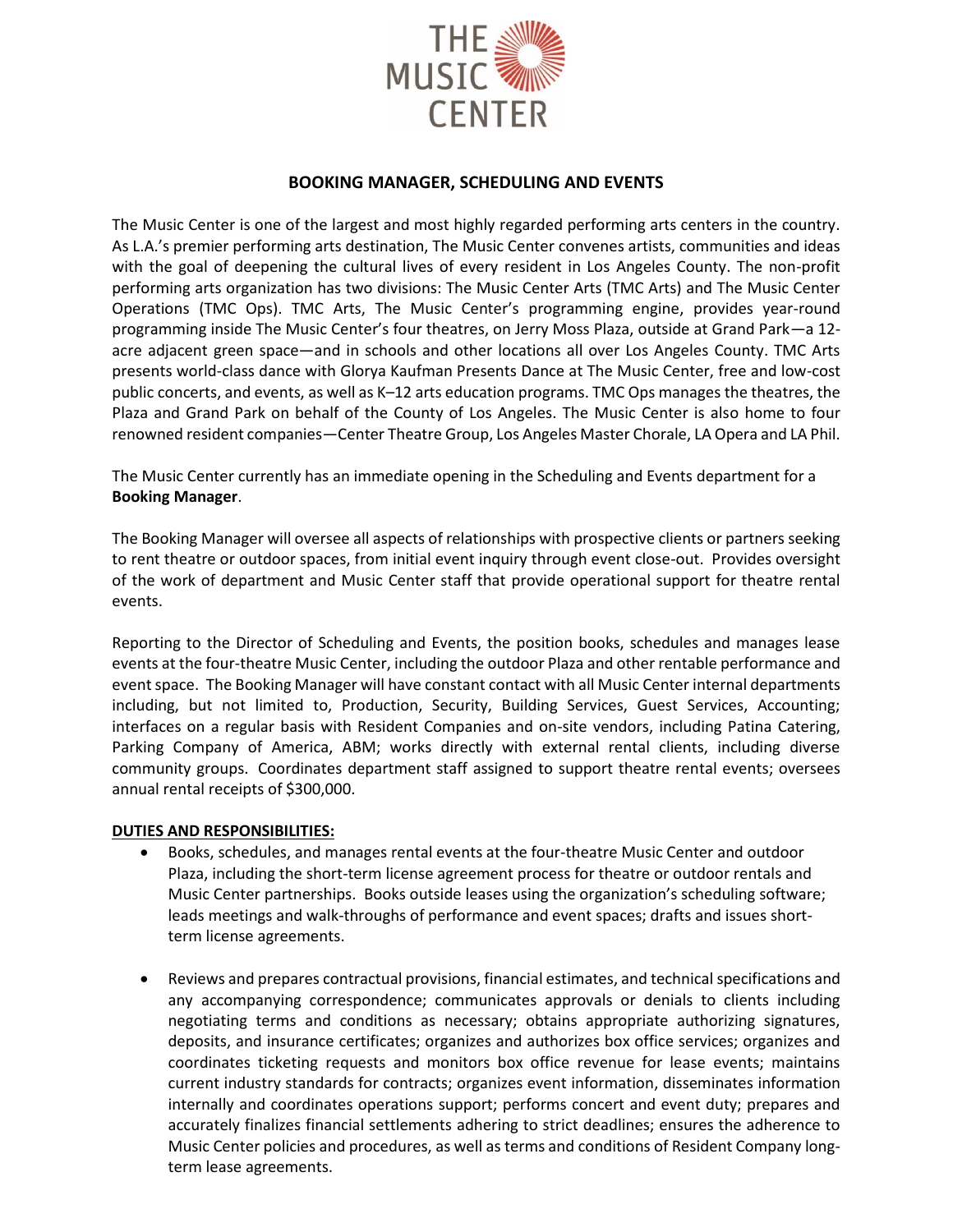- Oversees the preparation of marketing packages for summer lease events and performs final proof and approval of lease event marketing materials.
- Special projects and other duties as assigned.

## **REQUIREMENTS AND QUALIFICATIONS:**

- 5 years of theatre booking and/or management-related experience; or equivalent combination of education and experience. Bachelor's Degree (B.A.) from four-year College or university required.
- 3 to 5 years of experience with contract drafting and financial settlements for events preferred. Basic knowledge of collective bargaining agreements or experience working in union houses a plus.
- Ideal candidate will have experience in the following areas: contract drafting and negotiation; financial record keeping and settlements; theatre/venue operations, front of house management and guest services; box office and ticketing; concert production; classical music. This is not a special events position (e.g., wedding planner, catered event coordinator or sales).
- Strong communication skills, both verbal and written, required; excellent proofreading skills; must be a patient and effective listener; a strong team player; must communicate effectively with all levels of personnel; practices common sense. Foreign language skills a plus.
- Strong project management skills must combine attention to detail with the ability to anticipate and preempt problems. Must be able to work effectively and complete tasks under minimal direct supervision, effectively balancing initiative with keeping supervisor and colleagues informed of activities. Must be able to think through complex requests and use logic and reason to develop and propose solutions; extremely organized and detail-oriented with strong follow-through skills; must be self-motivated, displaying responsibility and ownership of work; must be able to manage, effectively prioritize and complete multiple tasks on varying projects with tight deadlines; works well under pressure and in a fast-paced environment; must keep meticulous financial records.
- Excellent customer service, telephone and public speaking skills required; must be able to communicate detailed information, in writing and by voice, clearly, succinctly, and accurately.
- Professional demeanor; excellent interpersonal and diplomacy skills; ability to influence others; strong emotional intelligence to relate well to people inside and outside the organization, including diverse community groups.
- Must be highly dependable and committed to working a flexible work schedule, including evenings, weekends, and holidays
- Skilled in computer use; Word, Excel, and Outlook required; PowerPoint, Artifax, Tessitura, Trello and Vectorworks experience preferred. Tech savvy a plus.
- Physical requirement includes ability to stand or stay on feet for extended periods of time of one or more hours.